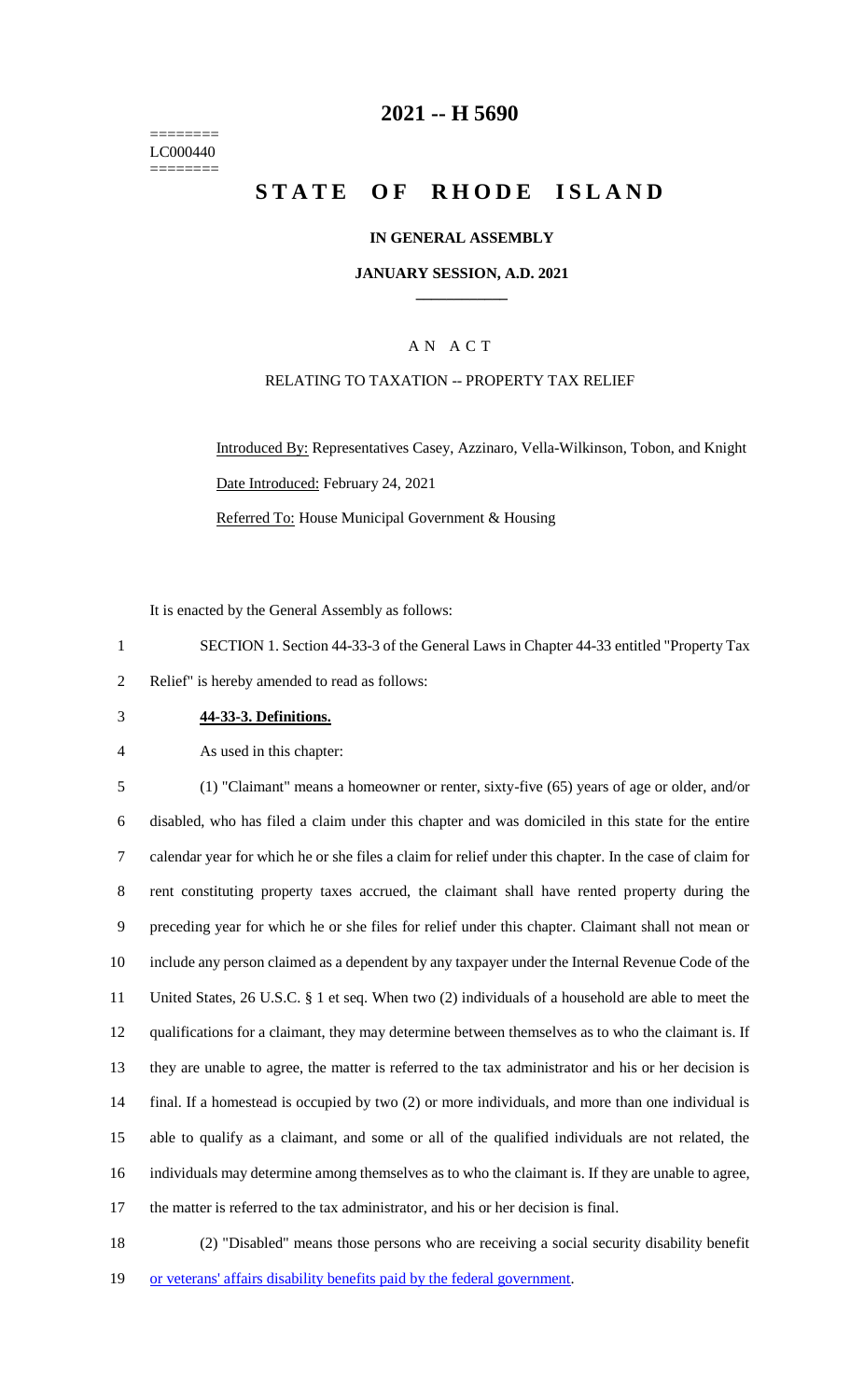(3) "Gross rent" means rental paid in cash or its equivalent solely for the right of occupancy of a homestead, exclusive of charges for any utilities, services, furniture, furnishings, or personal property appliances furnished by the landlord as a part of the rental agreement. If the landlord and tenant have not dealt with each other at arm's length, and the tax administrator is satisfied that the gross rent charged was excessive, he or she may adjust the gross rent to a reasonable amount for purposes of this chapter. "Gross rent" includes the rental of space paid to a landlord for parking of a mobile home, or docking or mooring a houseboat, exclusive of any charges for utilities, services, furniture, furnishings, or personal appliances furnished by the landlord as a part of the rental. Twenty percent (20%) of the annual gross rental plus the space rental fees paid during the year are the annual "property taxes accrued."

 (4) "Homestead" means the dwelling, whether owned or rented, and so much of the land surrounding it, not exceeding one acre, as is reasonably necessary for use of the dwelling as a home, and may consist of a part of the multi-dwelling or multi-purpose building and a part of the land upon which it is built ("owned" includes a vendee in possession under a land contract and one or more joint tenants or tenants in common). It does not include personal property such as furniture, furnishings, or appliances, but a mobile home or a houseboat may be a homestead.

 (5) "Household" means one or more persons occupying a dwelling unit and living as a single nonprofit housekeeping unit. "Household" shall not include bona fide lessees, tenants, or roomers, and boarders on contract.

 (6) "Household income" means all income received by all persons of a household in a calendar year while members of the household.

 (7) "Income" means the sum of federal adjusted gross income as defined in the Internal Revenue Code of the United States, 26 U.S.C. § 1 et seq., and all non-taxable income including, but not limited to, the amount of capital gains excluded from adjusted gross income, alimony, support money, non-taxable strike benefits, cash public assistance and relief (not including relief granted under this chapter), the gross amount of any pension or annuity (including Railroad Retirement Act (see 45 U.S.C. § 231 et seq.) benefits, all payments received under the federal Social Security Act, 42 U.S.C. § 301 et seq., state unemployment insurance laws, and veterans' disability pensions (see 38 U.S.C. § 301 et seq.), non-taxable interest received from the federal government or any of its instrumentalities, workers' compensation, and the gross amount of "loss of time" insurance. It shall not include gifts from nongovernmental sources, or surplus foods or other relief in kind supplied by a public or private agency. For the purpose of this chapter, the calculation of "income" shall not include any deductions for rental losses, business losses, capital losses, exclusion for foreign income, and any losses received from pass-through entities.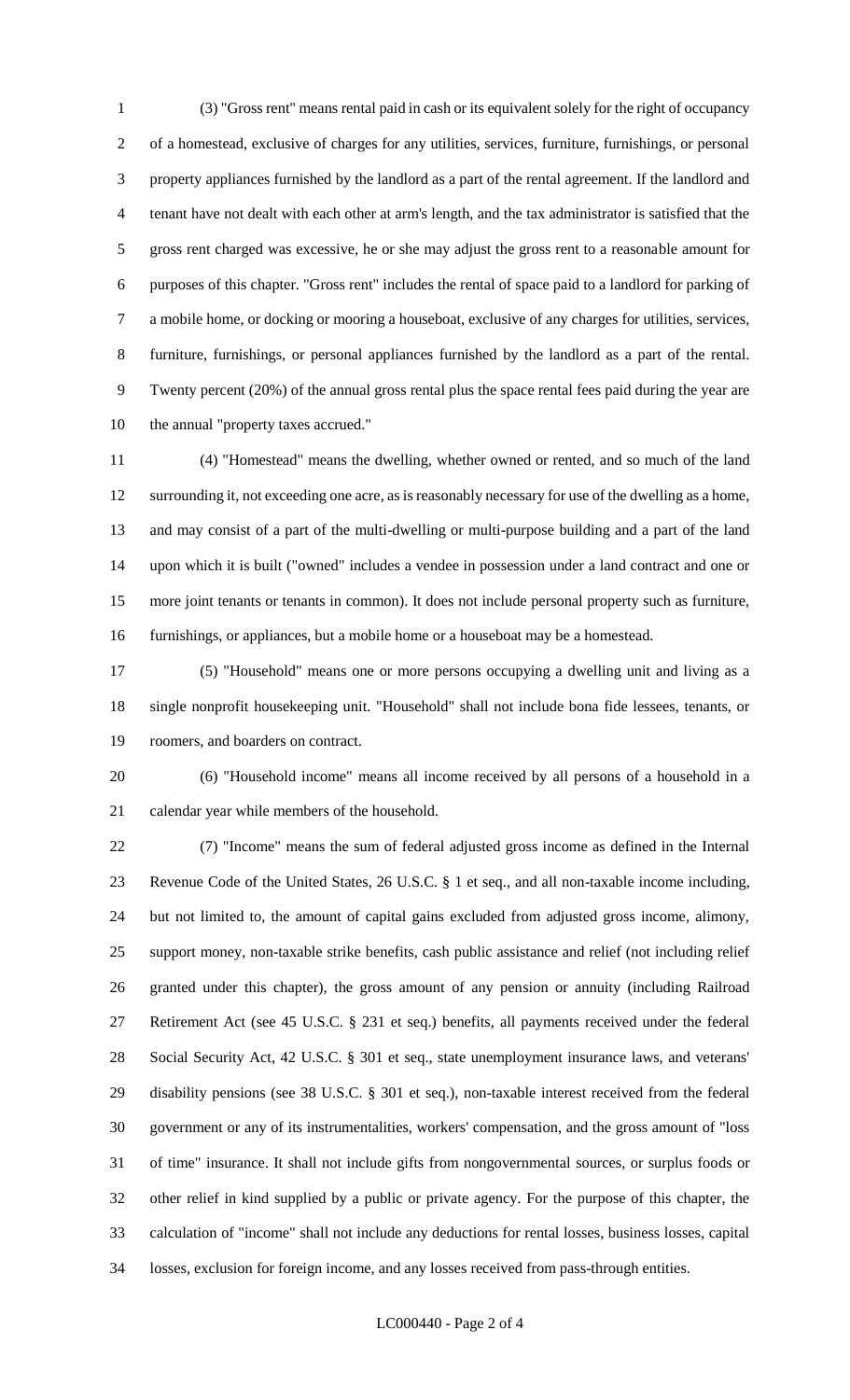(8) "Property taxes accrued" means property taxes (exclusive of special assessments, delinquent interest, and charges for service) levied on a claimant's homestead in this state in 1977 or any calendar year thereafter. If a homestead is owned by two (2) or more persons or entities as joint tenants or tenants in common, and one or more persons or entities are not a member of claimant's household, "property taxes accrued" is that part of property taxes levied on the homestead which reflects the ownership percentage of the claimant and his or her household. For purposes of this subdivision, property taxes are "levied" when the tax roll is certified by the city or town assessor. When a homestead is sold during the calendar year of the levy, the "property taxes accrued" for the seller and buyer is the amount of the tax levy prorated to each in the closing agreement pertaining to the sale of the homestead or, if not provided for in the closing agreement, the tax levy is prorated between seller and buyer based upon the delivery date of the deed of conveyance. When a household owns and occupies two (2) or more homesteads in the same calendar year, "property taxes accrued" is the sum of the prorated taxes attributable to the household for each of the homesteads. If the household owns and occupies the homestead for the part of the calendar year and rents a household for part of the calendar year, it may include both the proration of taxes on the homestead owned and "rent constituting property taxes accrued" with respect to the months the homestead is rented, in computing the amount of the claim. All prorations are made on the basis of the gross tax levy after all exemptions. If a homestead is an integral part of a larger unit such as a farm, or a multi-purpose or multi-dwelling building, property taxes accrued is that percentage of the total property taxes accrued as the value of the homestead is of the total value. For the purposes of this subdivision, "unit" refers to the parcel of property covered by a single tax statement of which the homestead is a part.

 (9) "Rent constituting property taxes accrued" means twenty percent (20%) of the gross rent actually paid in cash or its equivalent in any calendar year by a claimant and his or her household solely for the right of occupancy of their Rhode Island homestead in the calendar year, and which rent constitutes the basis, in the succeeding calendar year, of a claim for relief under this chapter by the claimant, but shall not include any part of the rent paid for occupancy of premises which are legally exempt from the payment of property taxes.

SECTION 2. This act shall take effect upon passage.

#### ======== LC000440 ========